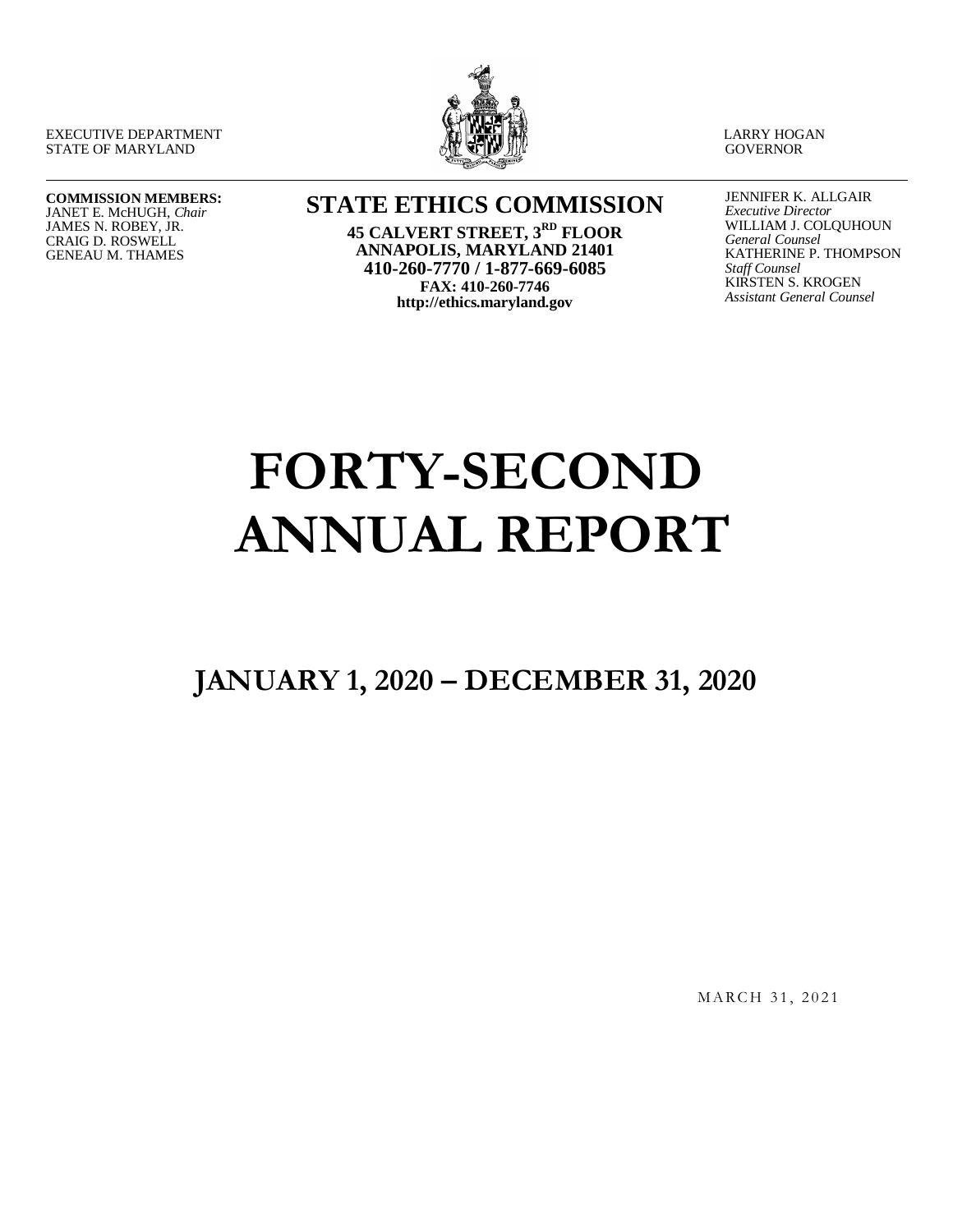## **GENERAL STATUTORY IM PLEMENTATION**

#### **OVERVIEW**

In calendar year 2020, the Commission met 4 times in regularly scheduled sessions (1 of which was completely virtual) and held 1 phone conference. During its meetings the Commission considered issues related to all areas of its statutory mandate: financial disclosure, conflict of interest, lobbyist disclosure and conduct restrictions, local government ethics laws, school board ethics regulations, advisory opinions, enforcement matters, employee training, lobbyist training and public information activities. Commissioner Aruna Miller left the Commission in December 2020 and the Commission ended the year with one vacancy. COVID-19 restrictions, including a mandatory telework order for State employees, presented challenges for the State Ethics Commission in 2020. The Commission's financial disclosure deadline was extended from April  $30<sup>th</sup>$  to June  $5<sup>th</sup>$ . The Commission members and staff worked through these challenges to carry out the agency objectives and maintain a high level of service throughout many trying months.Michael Lord, who served as Executive Director of the State Ethics Commission for eight years, retired from State service in May 2020. The Commission wishes to thank Mr. Lord for his many years of service to the State of Maryland.

The State Ethics Commission, as directed in General Provisions Article § 5-205, administers the provisions of the Public Ethics Law; creates and provides forms for each document required by the Public Ethics Law; retains as a public record each document filed with the Commission for at least four years after receipt; periodically reviews the adequacy of public ethics laws; reviews financial disclosure statements and lobbyist activity reports filed in accordance with the Public Ethics Law and notifies the filers of any identified omissions or deficiencies; and publishes information that explains the provisions of the Law.

#### **ADVICE ACTIVITIES**

The State Ethics Commission is responsible for interpreting the Public Ethics Law. Sections 5-301 through 5-303 of the Public Ethics Law authorize the State Ethics Commission to issue formal advisory opinions in response to requests from officials, employees, lobbyists, and others who are subject to the Public Ethics Law. Formal opinions generally follow an appearance before the Commission by the requestor, are published in the Maryland Register, and are accessible electronically through the Division of State Documents in COMAR Title 19A. Section 5-301 of the Public Ethics Law and the Commission's regulations in COMAR 19A.01.02.05 also authorize the staff and the Commission to provide informal advice. The Commission and its staff provide informal advice in many forms, including letters, emails, and phone calls.

During its forty plus years of existence, the Commission has issued 500 formal opinions. These opinions not only advise the public of the Commission's interpretation of the Public Ethics Law, but also guide the Commission and its staff in providing informal advice. In light of this large body of interpretive decisions, in recent years the Commission and its staff primarily have provided advice informally. This process allows the Commission and its staff to deliver more timely advice, which has been important considering the steady increase in advice requests. There were no formal opinions issued in 2020, continuing a trend that has seen no formal opinions issued since 2012.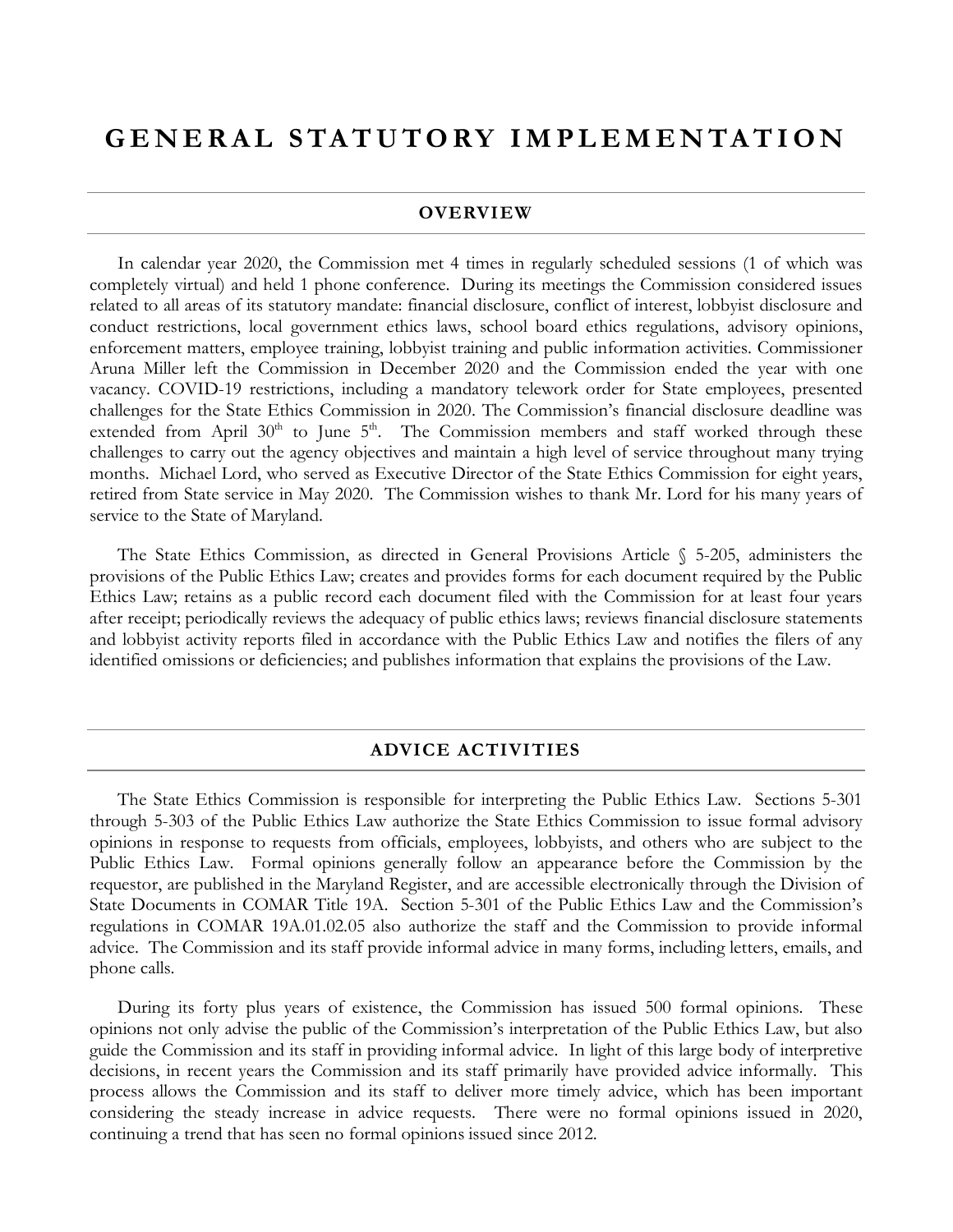It is important to note that while the Commission has not relied on published advisory opinions since 2012 as the means of publicly explaining its interpretation and application of the Ethics Law, it has published numerous informational memoranda and other written guidance on the various topics addressed in the Law. **For officials and employees**: Agency Fundraising; Board and Commission Ethics Law Requirements; Contractual Employees; General Information for Board and Commission Members; General Information on the Public Ethics Law (an overview); Gifts; Leaving State Employment; Political Activity; Post-Employment; Secondary Employment; Participation. **For Lobbyists**: Campaign Finance Activity; Contingent Fee Restrictions; General Information for Lobbyists; Gift Reporting for Lobbyists; Lobbying Law – Frequently Asked Questions; Lobbyist Regulation and Reporting Issues; Lobbyists Serving on Boards; Procurement Lobbying. **For financial disclosure filers and agency personnel managing the agency's program**: Frequently Asked Questions Regarding Financial Disclosure; Financial Disclosure Filer Identification Manual. **For local governments**: Prince George's County Zoning. These memoranda and other guidance are edited as necessary to accurately reflect the current State of the Law and the Commission's interpretation of the Law.

The Commission's informal docket logs requests for informal advice submitted to the staff or Commission. The docket captures more complex matters (requiring research, consultation with other staff members, etc.) which come to the staff's attention by way of letters, telephone calls, email or "walk in" requests for advice. The Commission and its staff provided informal advice in the following subject areas during calendar years 2018 through 2020:

| <b>SUBJECT MATTER OF THE ADVICE</b>                                 | 2020 | 2019 | 2018           |
|---------------------------------------------------------------------|------|------|----------------|
| Lobbying Registration, Reporting and Conduct                        | 25   | 8    | $\overline{4}$ |
| Secondary Employment Advice                                         | 419  | 467  | 338            |
| Participation Advice                                                | 41   | 80   | 86             |
| Post-Employment Advice                                              | 48   | 42   | 56             |
| <b>Gift Questions</b>                                               | 37   | 37   | 44             |
| Other (Financial Interest, Prestige, and Freedom of<br>Information) | 79   | 31   | 47             |
| Total                                                               | 649  | 665  | 575            |

The number of informal matters addressed in 2020 reached an unprecedented level. The Commission staff has worked hard to encourage employees and officials to take a proactive approach to dealing with ethics matters, preferring to address issues before they become enforcement matters. As the above table indicates, the largest number of matters addressed dealt with State employees seeking outside or secondary employment, as is consistently the case. The chart below shows the distribution of secondary employment advice requests by agency in 2020: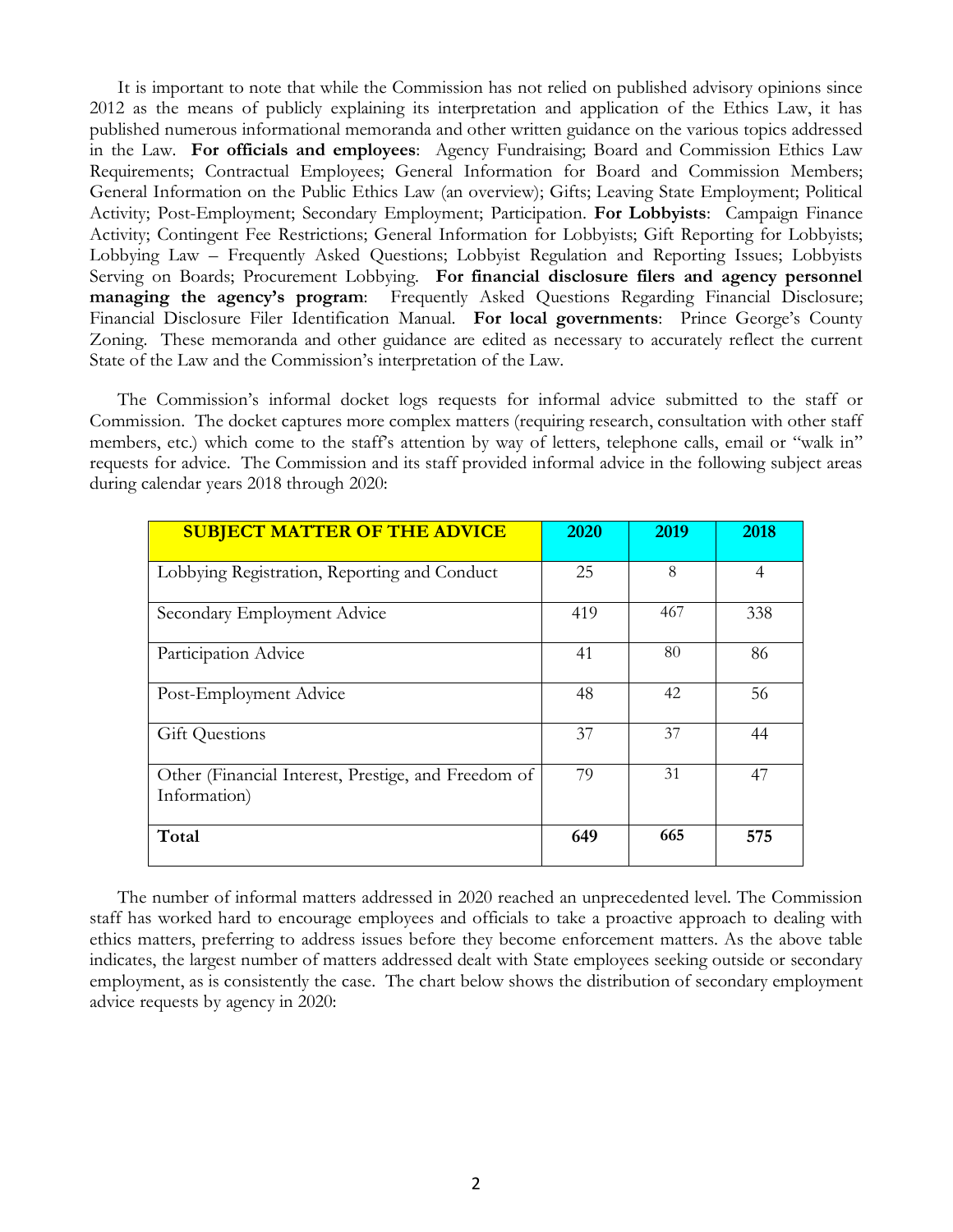

The "other agency" requests came from 59 additional, different State agencies.

The informal docket does not include routine advice on matters that the Commission's Executive Director, General Counsel, Assistant General Counsel, and Staff Counsel are able to immediately resolve through telephone calls, emails, and in-person discussions on a daily basis. It also does not include the Commission staff assisting individuals with electronic financial disclosure filing or training or other general inquiries concerning the Public Ethics Law and access to public information.

#### **UNIVERSITY OF MARYLAND PUBLIC-PRIVATE PARTNERSHIP EXEMPTIONS**

The Public-Private Partnership Act, which is codified in § 5-525 of the Public Ethics Law, allows Maryland Educational Institutions (including University System of Maryland (USM) institutions and Morgan State University) to grant to present and former university officials or employees, and under certain circumstances to specific officials (designated as a chancellor, vice chancellor, president or vice president of an educational institution) exemptions from certain of the conflict of interest provisions of the Public Ethics Law when engaged in research or development activities. Research or development is defined to include the development or marketing of university-owned technology, the acquisition of services of an official or employee by an entity for research and development purposes, or participation in State economic development programs. The exemption does not extend to the Ethics Law's gift and prestige of office restrictions. The institution granting the exemption is required to have adopted procedures conforming to the requirements of the Ethics Law, to maintain the exemption as a public record, and to file a copy with the State Ethics Commission.

The Law requires each governing board to report quarterly to the Governor, the Legislative Policy Committee of the General Assembly and the State Ethics Commission the number of exemptions approved. Records filed by the institutions with the Commission reflect a total of 780 faculty exemptions granted by the university presidents between 1996 and 2019. During calendar year 2020, USM institutions and Morgan State University reported an additional 41 individual faculty member exemptions to the Commission. The 2020 exemptions were from the following institutions: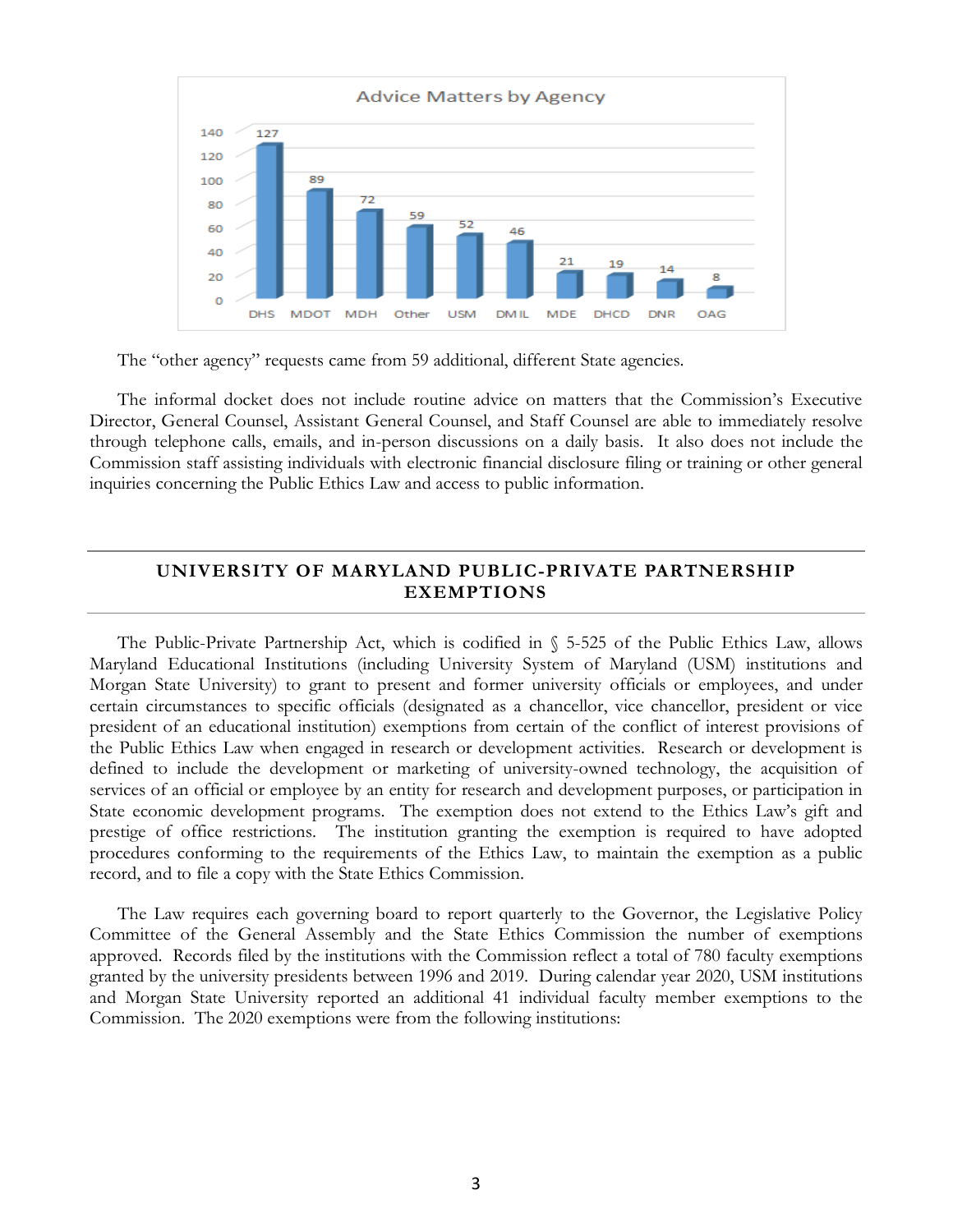| <b>INSTITUTION</b>                            | <b>Number of</b><br><b>Exemptions</b> |
|-----------------------------------------------|---------------------------------------|
| Morgan State University                       | $\Omega$                              |
| Towson University                             | $\Omega$                              |
| University of Maryland Baltimore              | 12                                    |
| University of Maryland Baltimore County       | $\overline{4}$                        |
| University of Maryland College Park           | 15                                    |
| University of Maryland Global Campus ("UMGC") | $\Omega$                              |
| <b>TOTAL FACULTY EXEMPTIONS</b>               | 41                                    |

#### **FINANCIAL DISCLOSURE**

The financial disclosure program continued to identify individual employees and officials required to file, provide technical assistance to filers, and monitor compliance with the Law. In accord with Public Ethics Law  $\S$  5-103, the Commission reviewed a sizable number of requests by various agencies to add positions to or delete positions from the financial disclosure filing list. The net result was a decrease in the number of filers from 17,398 in 2019 to 17,041 in 2020.

Pursuant to Public Ethics Law §§ 5-103 and 5-209, the Commission made decisions regarding whether newly created boards and commissions met the Ethics Law's definition of "executive unit". These determinations are significant because members of executive units are subject to the Public Ethics Law, including both the conflict of interest and financial disclosure filing requirements. The Commission also considered and acted upon requests by several boards and commissions for exemptions from the requirement to file financial disclosure statements. The Commission continues to see a substantial increase in the number of boards, commissions, task forces, and technical advisory groups created by the General Assembly.

The basic financial disclosure statement filed by most individuals who are determined by the Commission to be public officials is referred to as Form #1. Individuals who are public officials only as the result of their participation on boards or commissions are required to file a limited financial disclosure statement (Form #2). Legislators are required to file a more extensive disclosure statement (Form #19). The Public Ethics Law requires financial disclosure statements to be submitted electronically. The electronic system has many advantages, both for the filer because of its user-friendly nature and for the staff. The system permits the staff to quickly review electronically submitted statements, compare them to previously filed electronic statements, notify filers by email of any omissions or questions raised by the statements and maintain copies of those notifications in the filers' electronic records. The emails become attached to the electronic files, and a record is therefore compiled of statements, inquiries and responses. Filers may also electronically file amendments if required. Communication with filers, for the most part, is through email, which also saves the Commission substantial supply (i.e. envelopes) and postage costs.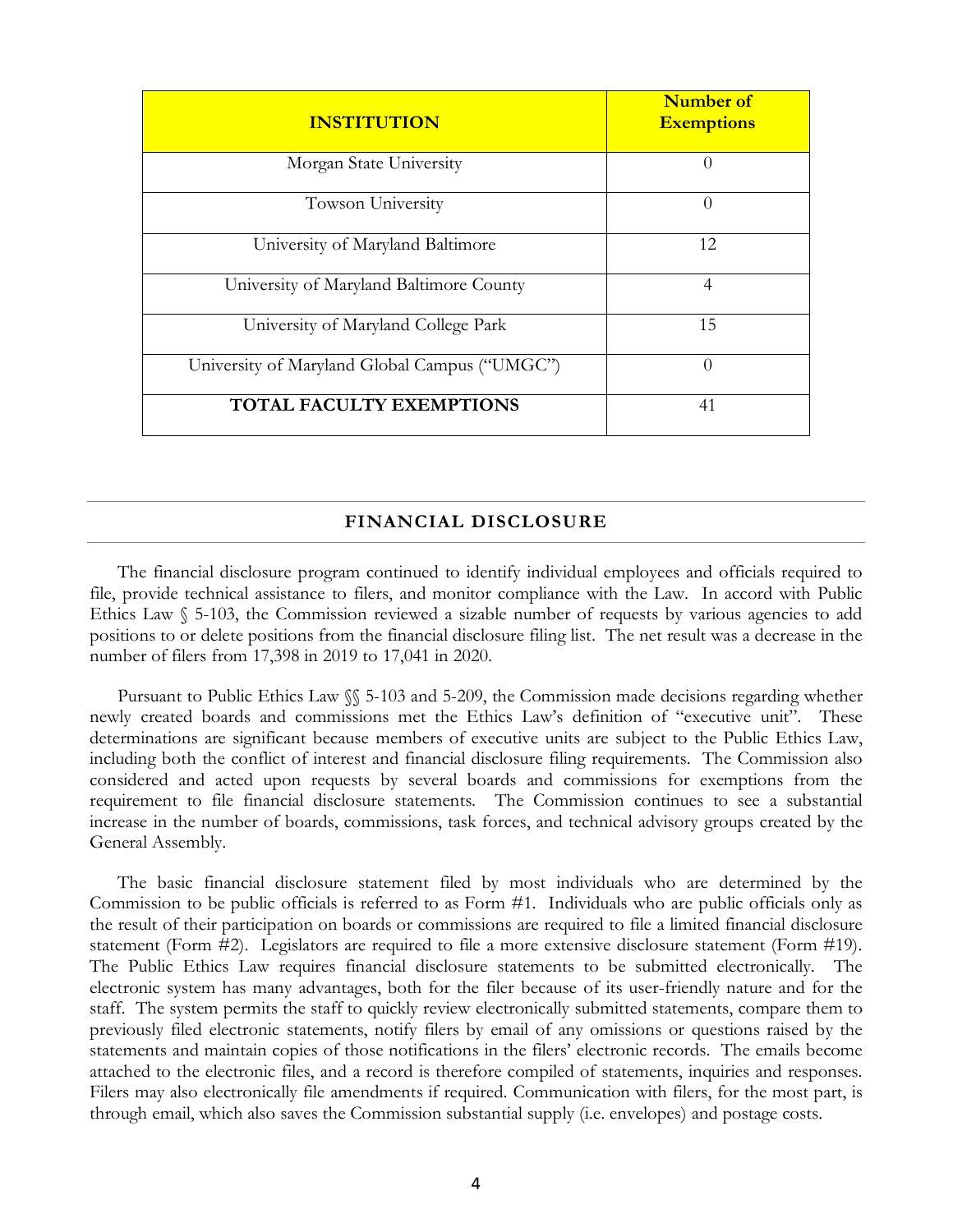The Commission staff conducts compliance reviews of financial disclosure statements and notifies filers of identifiable errors or omissions, and it pursues enforcement actions against those who fail to file. During 2020, the Commission was able to review 27,958 financial disclosure statements. This number increased by over 20,000 statements from 2019 due the introduction of Robotic Process Automation (RPA), which automated this routine manual process. It allowed the Commission to decrease the backlog of unaudited forms and allows all newly filed forms to be audited almost immediately after being filed. In addition to ramping up the number of compliance reviews, the RPA permits the Commission to redirect significant staff resources to higher value work.

#### **LOBBYIST DISCLOSURE AND REGULATION**

The lobbying year runs from November  $1<sup>st</sup>$  to October  $31<sup>st</sup>$  of the following year. The Public Ethics Law requires a regulated lobbyist to register separately for each entity that engages the regulated lobbyist for lobbying purposes. For the lobbying year that ended October 31, 2020, 3,604 lobbying registrations were filed with the Commission. Those registrations were submitted by 652 lobbyists on behalf of 1,289 employers. This represents an increase of 180 registrations from the 3,424 filed for the period ending October 31, 2019. The Commission launched a new lobbyist registration and reporting system in September of 2019, replacing an outdated system that had been in place since 2005. This new system provides a more accurate way of reporting expenses.

| <b>TYPE OF EXPENDITURE</b> | 10/31/2020      |
|----------------------------|-----------------|
| Compensation               | \$55,858,766.57 |
| Salaries to Staff          | \$877,470.04    |
| Office Expenses            | \$1,093,683.48  |
| Research                   | \$531,010.98    |
| Publications               | \$1,560,604.46  |
| Witness Fees               | \$28,051.02     |
| Other Expenses             | \$338,677.84    |
| <b>SUBTOTAL</b>            | \$60,288,264.39 |
| Events                     | \$1,287,571.76  |
| Tickets                    | \$325.00        |
| Legislative Meetings       | \$31,882.90     |

The following table summarizes lobbying expenditures for 2020: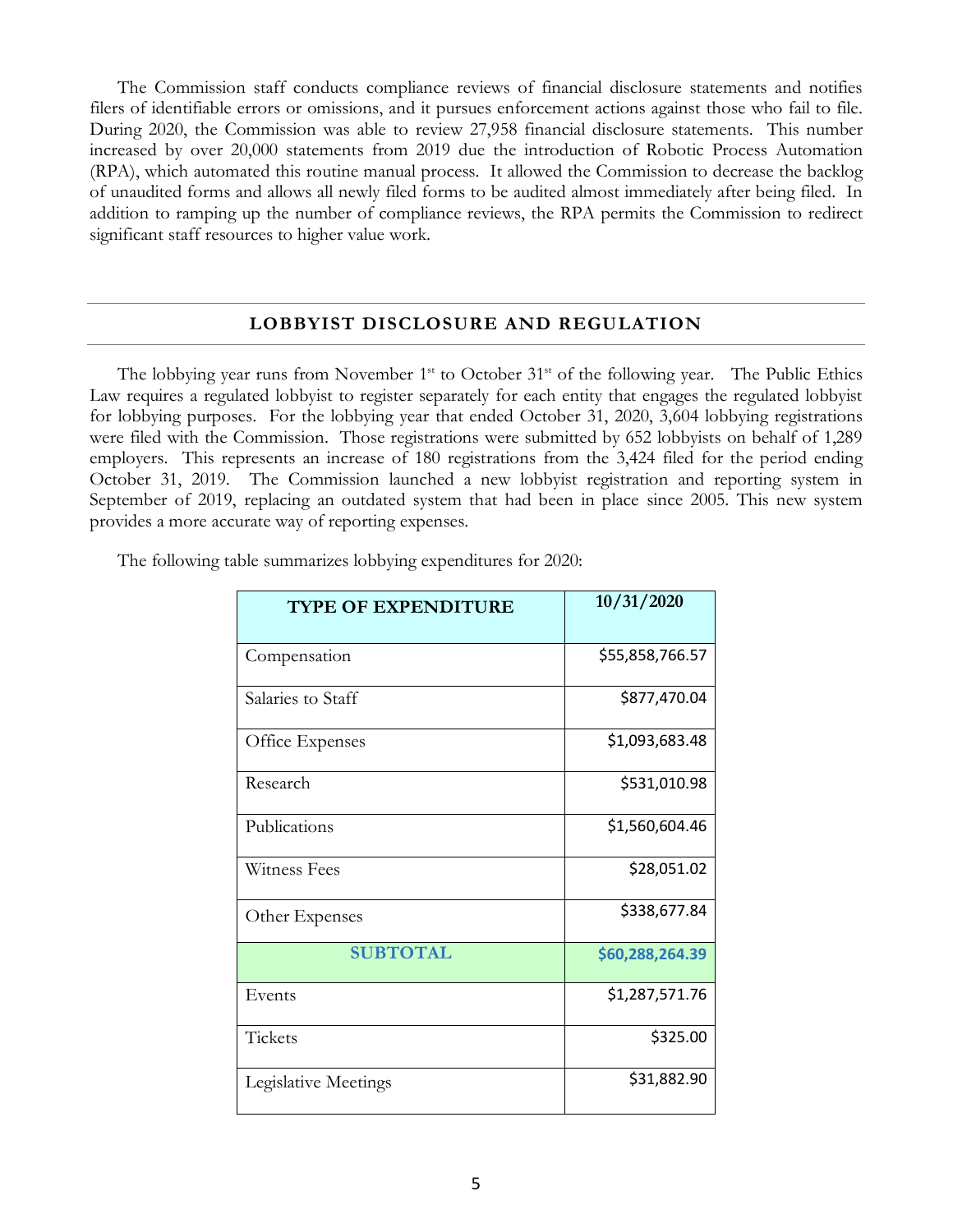| <b>TYPE OF EXPENDITURE</b>       | 10/31/2020      |
|----------------------------------|-----------------|
| Speaking Engagements             | \$270.00        |
| Meals and Beverages              | \$13,657.32     |
| Gifts                            | \$11,409.51     |
| <b>TOTAL OF ALL EXPENDITURES</b> | \$61,633,380.88 |

#### **ENFORCEMENT ACTIVITIES**

There are two types of complaints, as that term is used in the Public Ethics Law and the Commission's regulations. The Public Ethics Law provides that any person may file a complaint with the Commission. Complaints filed with the Commission must be signed under oath and allege a violation of the Public Ethics Law by a person subject to the Law. In addition, following investigation of independently obtained information, the Commission may issue a complaint on its own motion alleging Public Ethics Law violations. Enforcement inquiries and reviews are conducted by the Commission's Staff Counsel, with the assistance of two paralegals and a compliance officer. In 2020, Staff Counsel was also assisted by 1 intern.

The term "preliminary matters" describes those matters that have not yet reached the complaint stage. The Commission's enforcement procedures divide preliminary matters into two categories. All new matters are docketed as Preliminary Consideration Matters (A matters) and presented to the Commission for review to determine whether the matter merits staff inquiry or follow-up. Cases where the Commission determines that investigation is warranted are designated Preliminary Inquiry Matters (B matters).

In 2020, the Commission opened 48 A matters (Preliminary Consideration), including 20 conflict of interest matters, 20 lobbyist matters, 4 financial disclosure matters, and 4 training matters.

The Commission entered into 15 Late Filing Agreements with lobbyists during 2020, resulting in payments of \$2,000 to the Fair Campaign Finance Fund. The Commission closed 41 A matters in 2020. (Note that at this preliminary stage, allegations of ethics violations against multiple parties may be grouped as a single matter, e.g. late filed lobbyist reports.)

The Commission opened 6 B matters (Preliminary Inquiry Matters) in 2020. All 6 involved conflicts of interest. In 2020, the Commission also closed 2 B Matters, which includes 1 matter from 2019. The Commission issued a reprimand and assessed a fee in lieu of a fine of \$750, through a Pre-Complaint Disposition Agreement; and issued a reprimand and assessed a fee in lieu of a fine of \$250, through a Pre-Complaint Disposition Agreement, to an elected official and an employee of the Office of the Circuit Court for Harford County for using their State computers and State-issued email accounts to engage in political activity. The official and employee acknowledged that their actions violated the prohibition of § 5- 506 against an employee using the prestige of their office for the private gain of themselves or others.

In calendar year 2020, the Commission issued 22 complaints, including complaints in 21 financial disclosure matters, and 1 conflict of interest matter. The Commission closed 21 complaints in 2020, which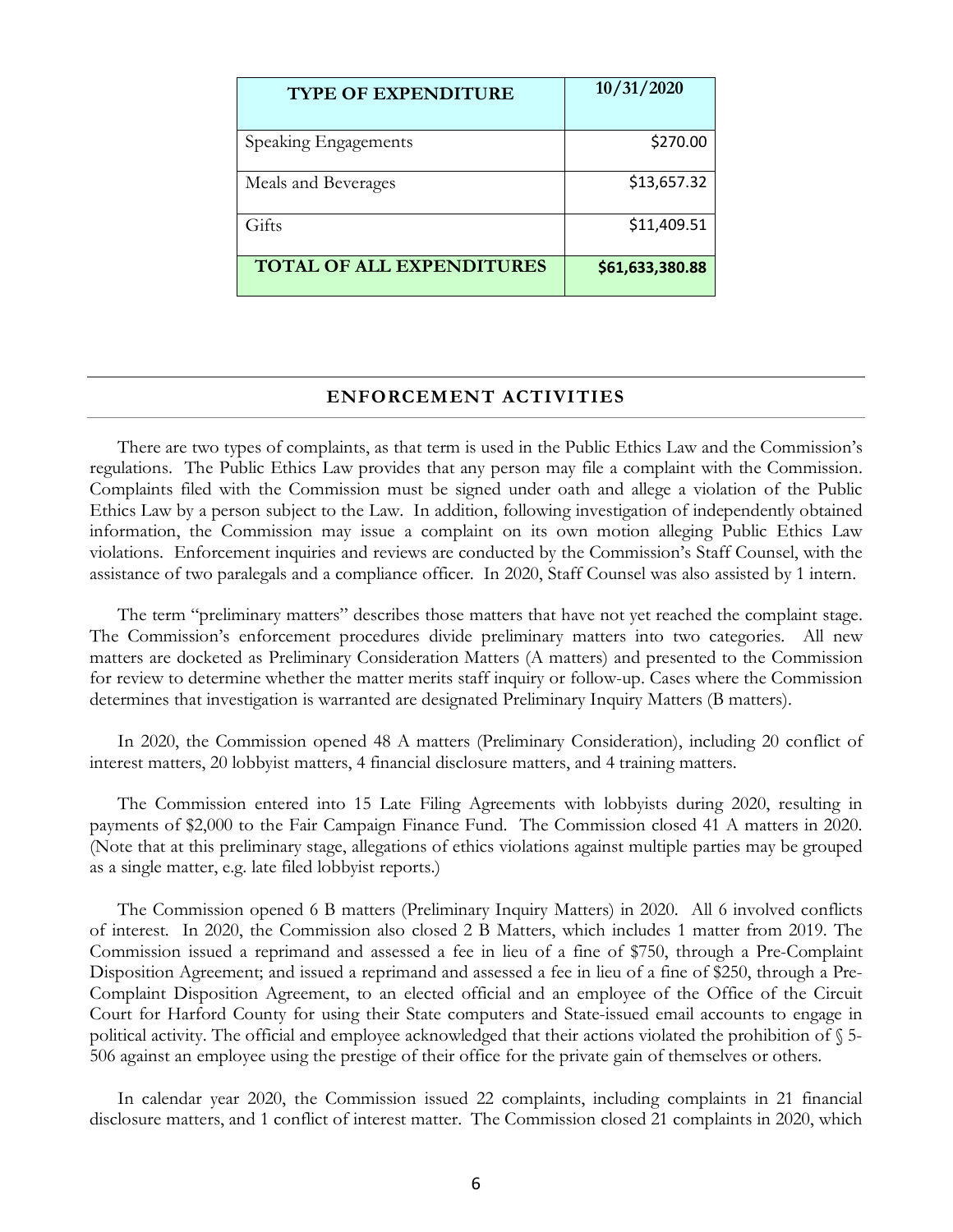includes 4 matters from 2019. All enforcement payments were deposited in the Fair Campaign Finance Fund and cannot be used by the Commission. The Commission assessed a total of \$3,000 in enforcement penalties in 2020.

Following successful audits of Lobbyist Activity Reports in 2016, the Commission approved Staff Counsel's request that the audits continue annually. In 2020, 20 Activity Reports filed by lobbyists for the period of November 1, 2019 to April 30, 2020 were selected for audit. The Public Ethics Law requires that lobbyists report compensation and other expenditures by filing Activity Reports. Gen'l Prov. § 5-705. The Commission is required to review each report filed with it as part of its duties under the Public Ethics Law. Gen'l Prov. § 5-205(a)(5)(i). Lobbyists must retain each "...account, bill, receipt, book, paper, or other document[s] necessary to substantiate…" their Activity Reports and affiliated reports for 3 years after the reports are filed. Gen'l Prov. § 5-409(a-b). Each lobbyist, with reasonable notice from the Commission, shall make those documents available to the Commission for inspection. Gen'l Prov. § 5- 409(c). This last section provides the Commission with the authority to audit Activity Reports and other associated reports by inspecting supporting documentation. Lobbyists are advised that the audits will be occurring and of the documentation they will be required to provide if they are selected for an audit.

Ten lobbyists, or 50%, were required to amend their Activity Reports or Personal Disclosures as a result of the audit in 2020. Each year, due to the errors discovered in the audits, instructions in the lobbyist training are updated to emphasize the issues that arise in this and other audit years. After Activity Reports for the period of November 1, 2020 to April 30, 2021 are filed, the Commission staff will randomly select no less than 20 lobbyists and meet with them to review the documentation which supports their reports. Staff Counsel will then ask the lobbyists to provide any necessary amendments. Lobbyists who fail to respond to the audit will be subject to enforcement action.<sup>[1](#page-7-0)</sup>

#### **LOCAL GOVERNMENT ETHICS LAWS**

The Public Ethics Law charges the Commission with ensuring that local governments and school boards implement laws/regulations consistent with the requirements imposed on them in the State law. The Commission, however, has no role in administering those laws/regulations once it determines they are in compliance with the State's requirements. That responsibility belongs to the local governments and school boards.

During 2020, the Commission's Executive Director, General Counsel, and Assistant General Counsel participated in numerous phone discussions with county and local ethics officials, as well as their representative associations. The conversations addressed questions relating to conflicts of interest, financial disclosure and lobbying and the adoption of local laws/regulations to ensure compliance with enhanced requirements imposed on elected local officials and school board members by the General Assembly in legislation enacted in 2017 (the Public Integrity Act). The Commission received twenty-five new written requests for advice from local governments and boards of education and staff continued its review of the ethics ordinances and policies of local governments and boards of education for compliance

<span id="page-7-0"></span> <sup>1</sup> The primary purpose of the audits, which are performed on randomly selected lobbyists, is to confirm that the information reported by them is accurate and supported by the records they maintain. The random nature of the process, which is conveyed to all lobbyists in advance, encourages them to ensure accuracy in the information they provide and to maintain the proper documentation to support their reports.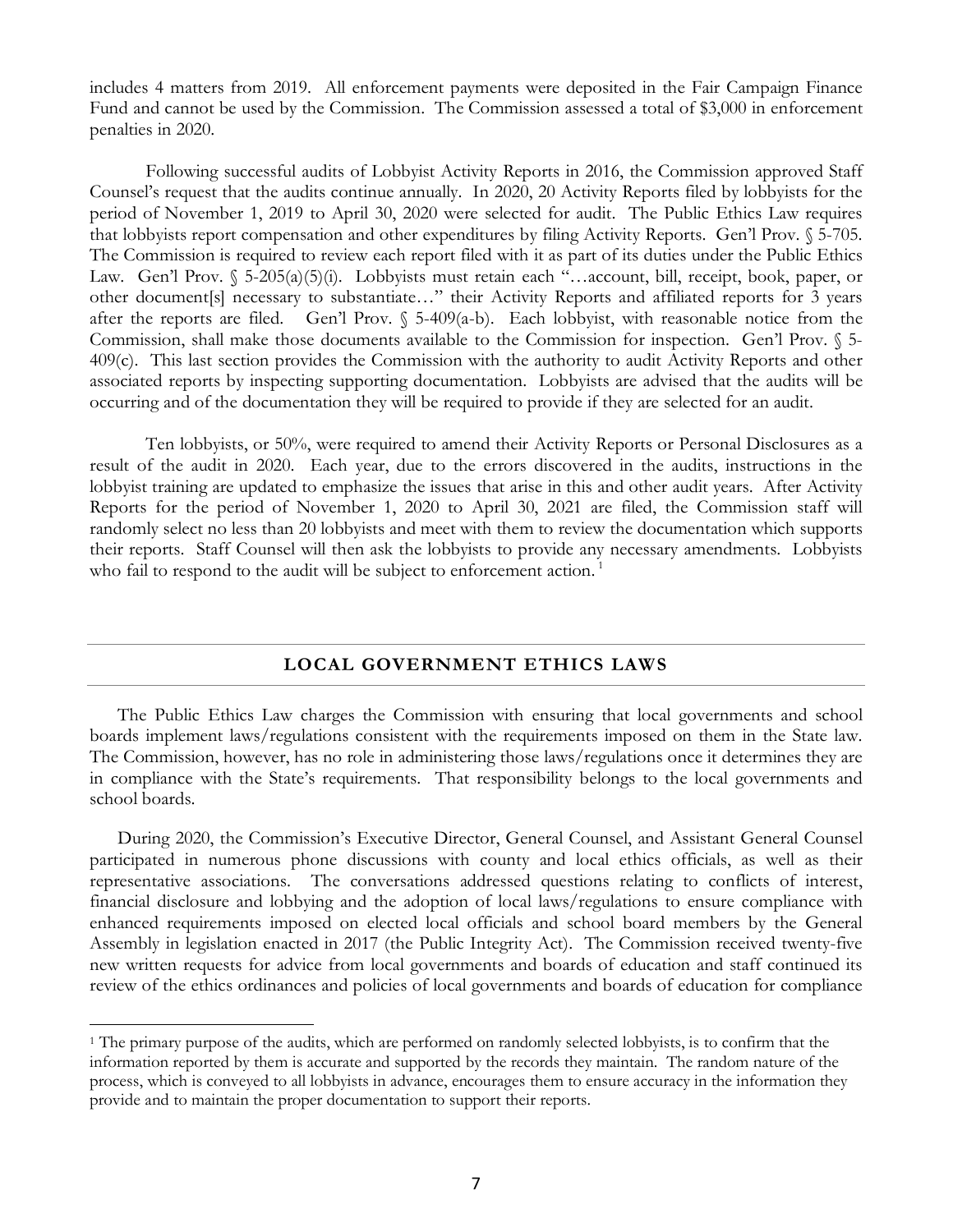with the Public Ethics Law and the Commission's regulations. The Commission staff worked with several jurisdictions that previously submitted draft laws but had not yet received Commission approval. The Commission continued to review, give advice on, and approve draft ordinances or revisions to previously approved local ethics ordinances from counties and municipalities. While local governments must submit to the Commission an annual certification of compliance, the Ethics Law contains no such certification requirement for local boards of education. As a result of the 2017 legislation referenced above, most if not all local governments and boards of education are required to make changes to their local ordinances and policies to comply with the State Law requirements. As of the end of 2020, many jurisdictions had enacted compliant laws/regulations and many more are in the process of doing so.

The Public Ethics Law and the Commission's regulations authorize the Commission to exempt a municipality from the requirement to adopt an ethics law, or to modify the provisions applicable to a municipality, if the Commission determines an exemption or modification to be warranted based upon the size of the municipality. Commission regulations (19A.04.03.03) require the Commission to review the status of all municipal exemptions and modifications at the end of each decennial census to determine if those that were previously granted are still appropriate. The review for the 2010 census was undertaken at the end of 2013 and the beginning of 2014. No additional exemptions/modifications were granted in 2020.

The Commission issued no new Public Notices in 2020, but three Public Notices for noncompliance with the requirements of Subtitle 8 of the Public Ethics Law continue from previous years. Public Notices are posted on the Commission's website at<http://ethics.maryland.gov/local-government-public-notices/> and set forth the issues for each jurisdiction related to noncompliance with the State requirements. At the end of 2020, Public Notices existed for the City of Gaithersburg, the Town of Hampstead, and the Town of Mount Airy.

Finally, the Commission also received and reviewed two reports from Montgomery County and two reports from Prince George's County regarding the special land use ethics disclosure reports required in those jurisdictions (See §5-833 through §5-845).

#### **EDUCATIONAL AND INFORMATIONAL ACTIVITIES**

The Commission staff has been active in providing formal training to State employees, lobbyists and local jurisdictions. The training has involved advising and assisting employees, officials, candidates and lobbyists on completion of forms, and providing training related to the conflict of interest provisions of the Public Ethics Law. The Commission staff has assisted local government and school board officials in drafting their ethics laws and regulations and provided technical advice to local government ethics commissions.

The Public Ethics Law requires new financial disclosure filers (i.e. public officials) to receive 2 hours of Ethics Law training  $(\S 5-205(d))$  within 6 months of becoming filers. In 2020, approximately 1300 filers took this training.

In addition to the basic training provided to new financial disclosure filers, the staff regularly responds to requests from various State entities for general ethics training and other, specifically focused training. The staff conducted 2 live and 1 virtual general ethics training programs for agencies, boards and commissions, attended by 82 State employees and public officials, addressing conflicts of interest and the financial disclosure requirements. The Commission staff also conducted 1 in-person training session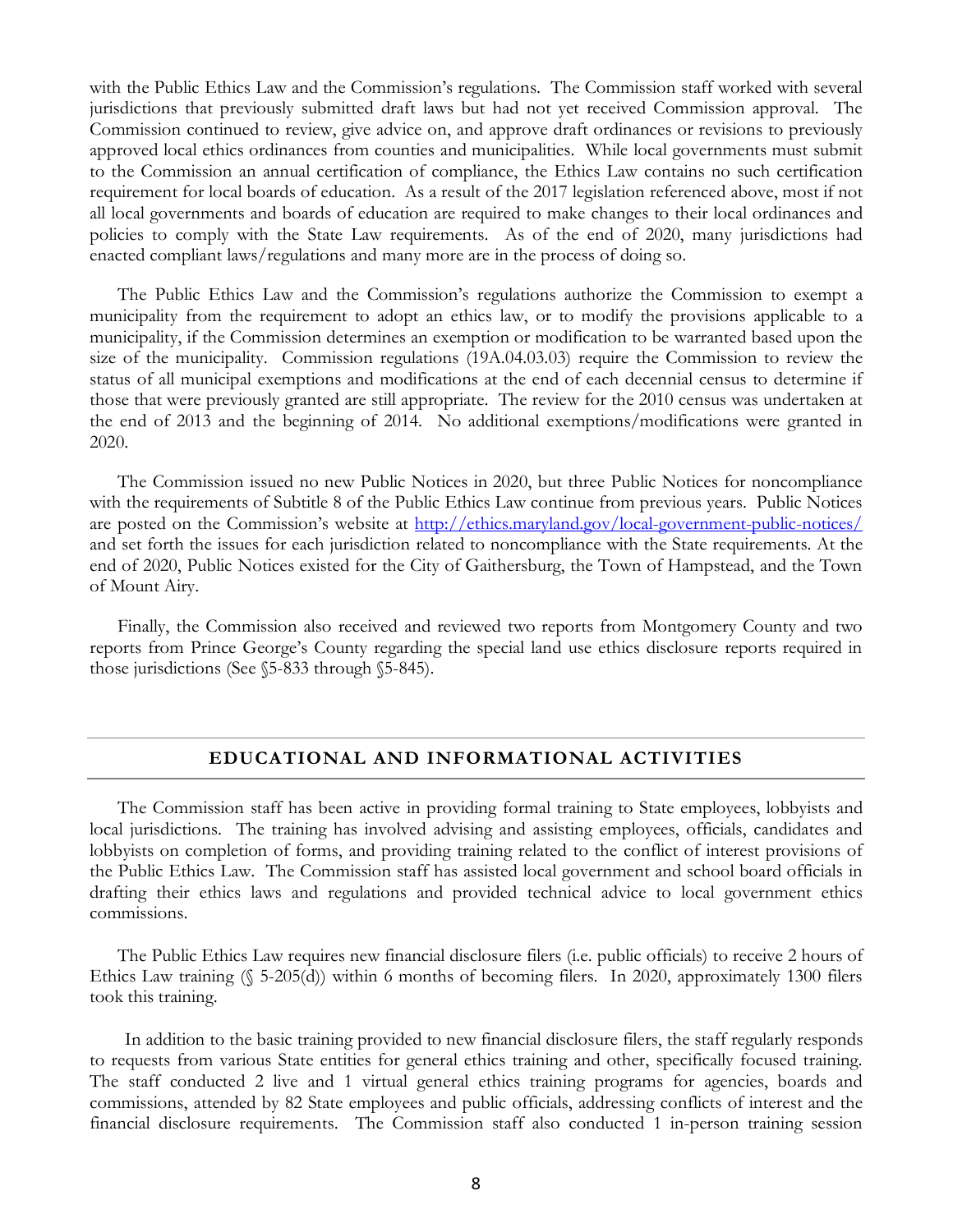addressing conflict of interest issues attended by an additional 75 State employees, public officials, members of the public and special interest groups. The total number of individuals who attended general ethics and conflict of interest training was 157.

In accordance with § 5-205(e) of the Public Ethics Law, which requires the State Ethics Commission to provide a training course for regulated lobbyists and prospective regulated lobbyists at least twice each year, the Commission staff conducted 1 live and 1 virtual lobbying training programs attended by 8 regulated lobbyists. In total, 371 regulated lobbyists took the mandated training online or in person during calendar year 2020. The lobbying training focuses on electronic filing, the general lobbying conduct prohibitions in the Law, and reporting requirements.

The State Ethics Commission relies heavily on its website to make information available to officials, employees, lobbyists, and members of the general public. The Commission's home page allows users to access the Commission's Annual Reports, special explanatory memoranda, and other information. The Commission's electronic filing for lobbyists and financial disclosure filers may be accessed from the website, and all Commission forms may be downloaded from the home page.

## **2 0 2 0LEGISLATION REPORT & RECOMMENDAT I ONS**

For the 2020 Session of the General Assembly the State Ethics Commission proposed one department bill clarifying that upon request of the Ethics Commission, an official or a unit of State government shall provide to the Commission in a timely manner any information necessary for the Commission to perform its duties. The bill was passed and became effective July 1.

#### **PROPOSED CHANGES TO CONFLICT OF INTEREST PROVISIONS**

The Commission has reviewed the conflict of interest provisions of the Public Ethics Law and suggests that the General Assembly consider the following issues:

- Like legislators, legislative staff should be prohibited from lobbying for one legislative session after leaving their State employment.
- The law prohibiting misuse of confidential information by current officials and employees should be extended to include the misuse of confidential information acquired during State service by former officials and employees.
- The provisions relating to honoraria should be amended to clearly identify the types of honoraria that may be accepted, as well as the circumstances under which honoraria may be accepted.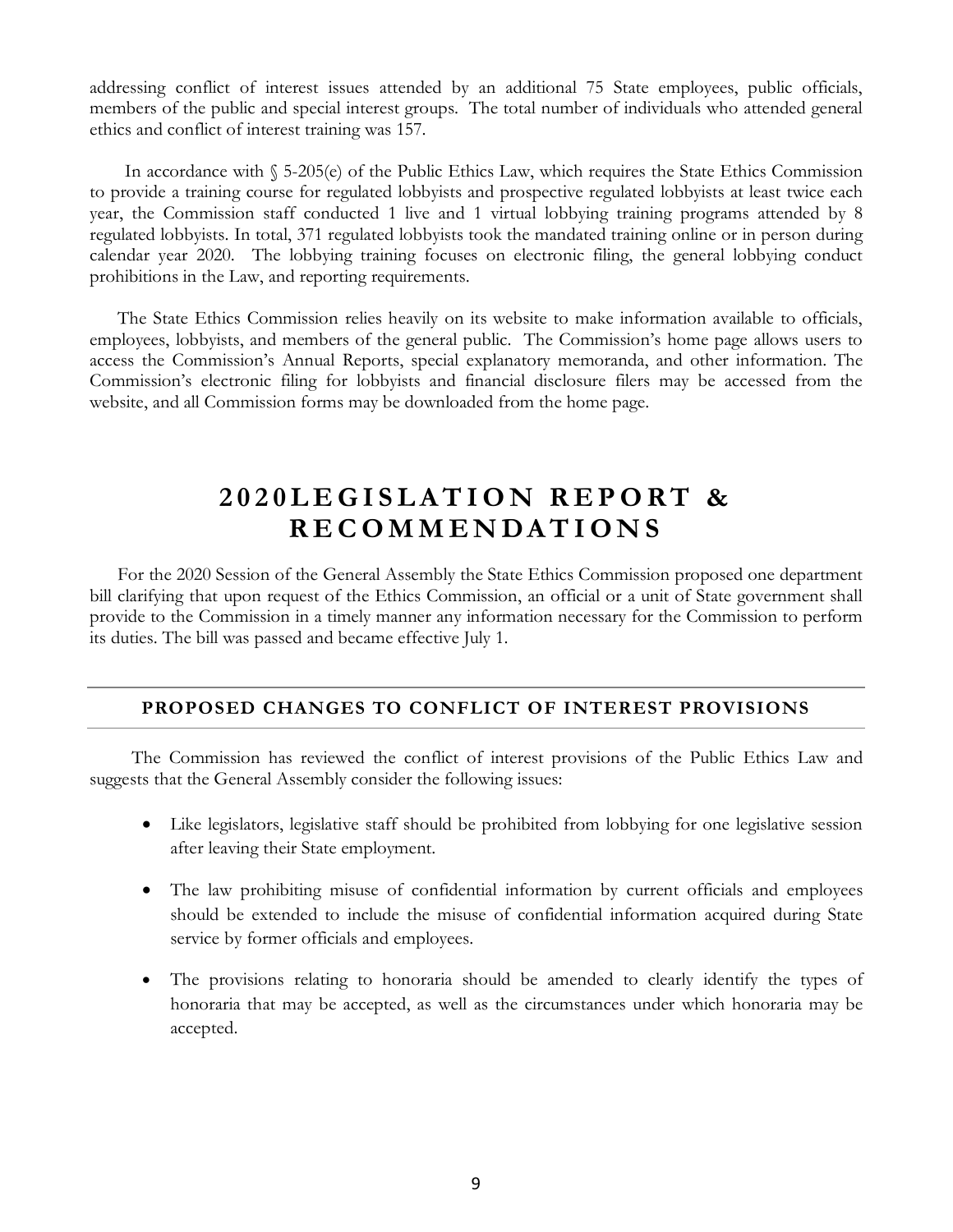#### **PROPOSED CHANGES TO LOBBYING PROVISIONS**

The Commission supports modifying the lobbying provisions of the Public Ethics Law in the following manner:

• Section 5-709 requires lobbyists to report the total cost of a meal or reception to which all members of a legislative unit are invited. The current requirement may inadvertently inflate the actual amount spent on lobbying legislators when both legislators and non-legislators are invited. The Commission recommends that the General Assembly amend this provision by limiting the reporting requirement to the costs associated with the legislative invitees only.

#### **PROPOSED CHANGES TO FINANCIAL DISCLOSURE PROVISIONS**

None currently.

#### **PROPOSED CHANGES TO ENFORCEMENT PROVISIONS**

None currently.